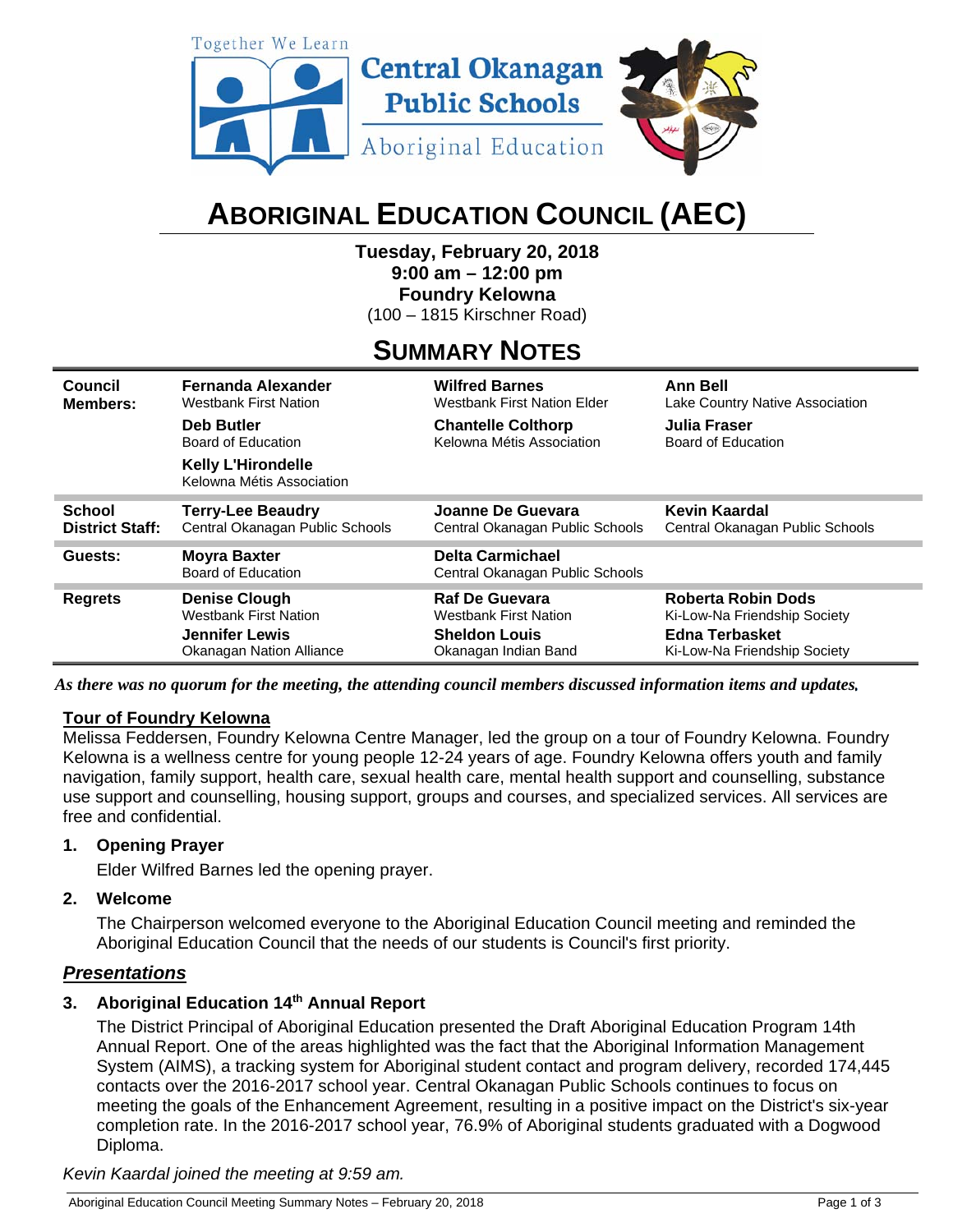Ann Bell requested that the Ministry of Education's 'How Are We Doing?' report be circulated to the Aboriginal Education Council.

The Superintendent of Schools/CEO cautioned the AEC regarding data represented in the 'How Are We Doing?' report. For example, the Foundational Skills Assessment (FSA) data is based on voluntary student participation. The BC Teachers' Federation (BCTF) distributed literature to parents each year discouraging student participation which has resulted in lower participation rates in grade 4 and grade 7.

*Action Item: To send out the Ministry of Education's 'How Are We Doing?' report to the Aboriginal Education Council. (Michelle DesRochers)* 

The Deputy Superintendent thanked Ann Bell for volunteering to edit the Aboriginal Education 14<sup>th</sup> Annual Report and shared that the draft report was presented to the Education and Student Services Committee on February 7, 2018. She requested feedback from the Aboriginal Education Council by Friday, March 2, 2018 in order to make any necessary revisions prior to sending the Aboriginal Education 14<sup>th</sup> Annual Report to the Board of Education.

*Action Item: To send the Aboriginal Education Council an electronic copy of the Aboriginal Education 14th Annual Report for their review, with a deadline of March 2, 2018 to submit recommended edits or revisions. (Michelle DesRochers)* 

#### **4. 2017/2018 Amended Aboriginal Education Program Budget**

Delta Carmichael, Assistant Secretary-Treasurer, presented the 2017/2018 amended Aboriginal Education Program Budget based on the budget additions supported by the AEC at the January 24, 2018 AEC Special Meeting. She advised that since the January 24, 2018 AEC Special Meeting, the Okanagan Language Teacher's allocation has been updated to 0.8 from core funding and 0.2 from targeted funding. A final 2017-2018 Aboriginal Education Program Budget will be provided to the Aboriginal Education Council in the fall of 2018.

The Deputy Superintendent thanked the AEC members that attended the AEC Special Meeting on January 24, 2018 regarding allocation of the 2017-2018 surplus.

#### **5. 2018/2019 Draft Aboriginal Education Program Preliminary Budget**

The Deputy Superintendent outlined the draft preliminary 2018/2019 Aboriginal Education Program Budget.

AEC members discussed the draft preliminary 2018/2019 Aboriginal Education Program Budget, expressing concern regarding the cost of tutorial support, the allocation of funding for culture and language as well as the need to explore more opportunities for student exposure to Okanagan language.

#### *Kevin Kaardal left the meeting at 10:49 am.*

The Chairperson shared that WFN has an agreement with UBCO to provide tutoring at the WFN Youth Centre and students can attend WFN Youth Centre for tutoring support.

Joanne De Guevara left the meeting at 10:58 am

The AEC members in attendance decided that an additional AEC Budget Meeting be scheduled in March to finalize the Council's budget recommendations. Additionally, the AEC members requested reports outlining the number of students supported by Teacher Tutors and the breakdown of the cultural programming offered to Aboriginal students.

*Action Item: To send a doodle poll with potential dates in March for an AEC Budget meeting and schedule the meeting accordingly. (Michelle DesRochers)* 

*Action Item: To provide the AEC with reports, prior to the March AEC Budget Meeting, outlining the number of students supported by Teacher Tutors and the breakdown of the cultural programming offered to Aboriginal students. (Joanne De Guevara)* 

#### *Old Business*

# **6. Equity Scan Project Update – Proposed Community Forums**

This item was not discussed. An update will be provided at a future AEC Meeting.

# **7. Aboriginal Education Council Parent Representation – Update**